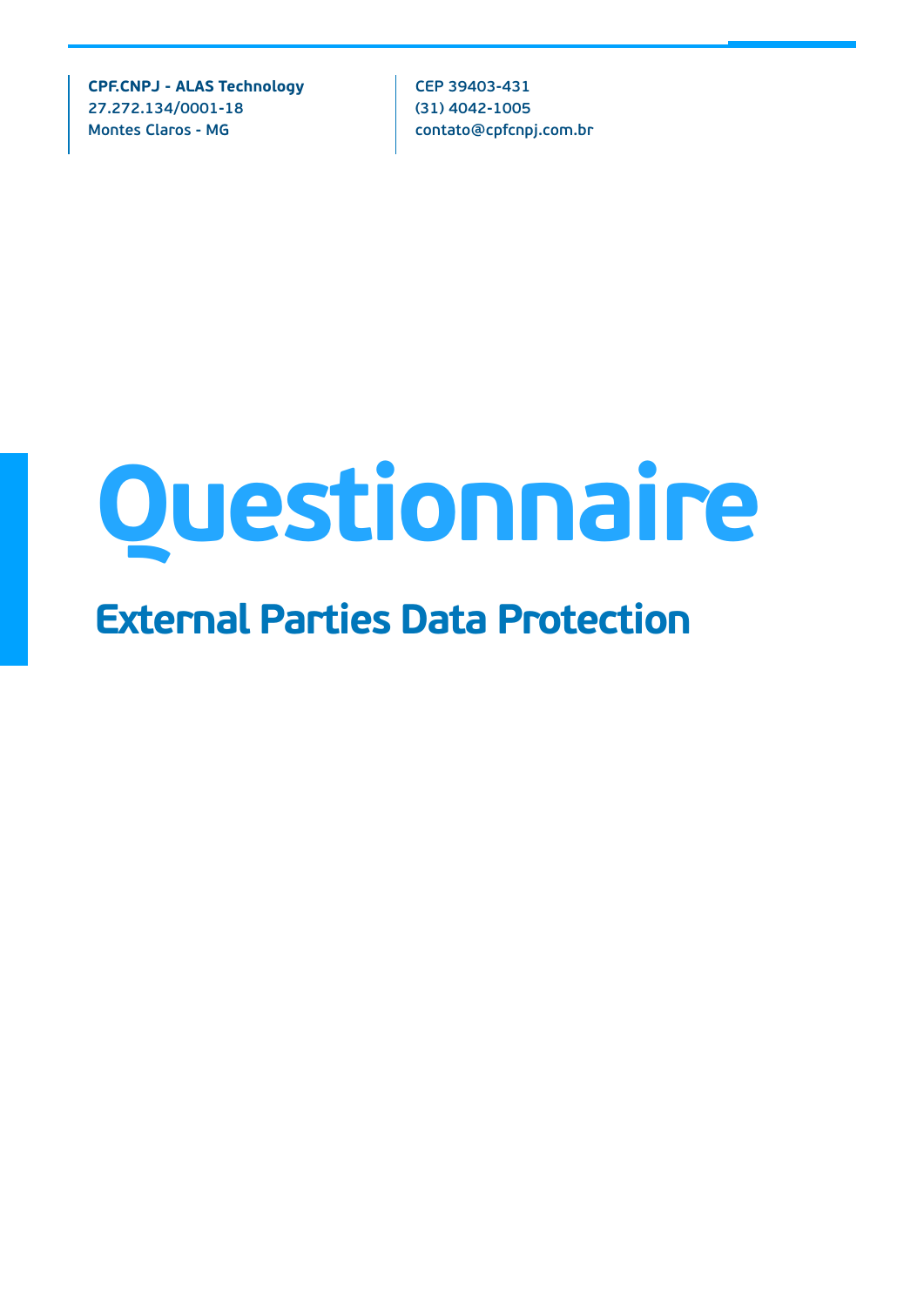

Hello!

This is a default questionnaire for evaluating **ALAS Technology - CPF.CNPJ** Company on the processing, manipulation or storage of information based on the LGPD and GDPR.

Regards,

Carlos Gomes – CTO carlos@cpfcnpj.com.br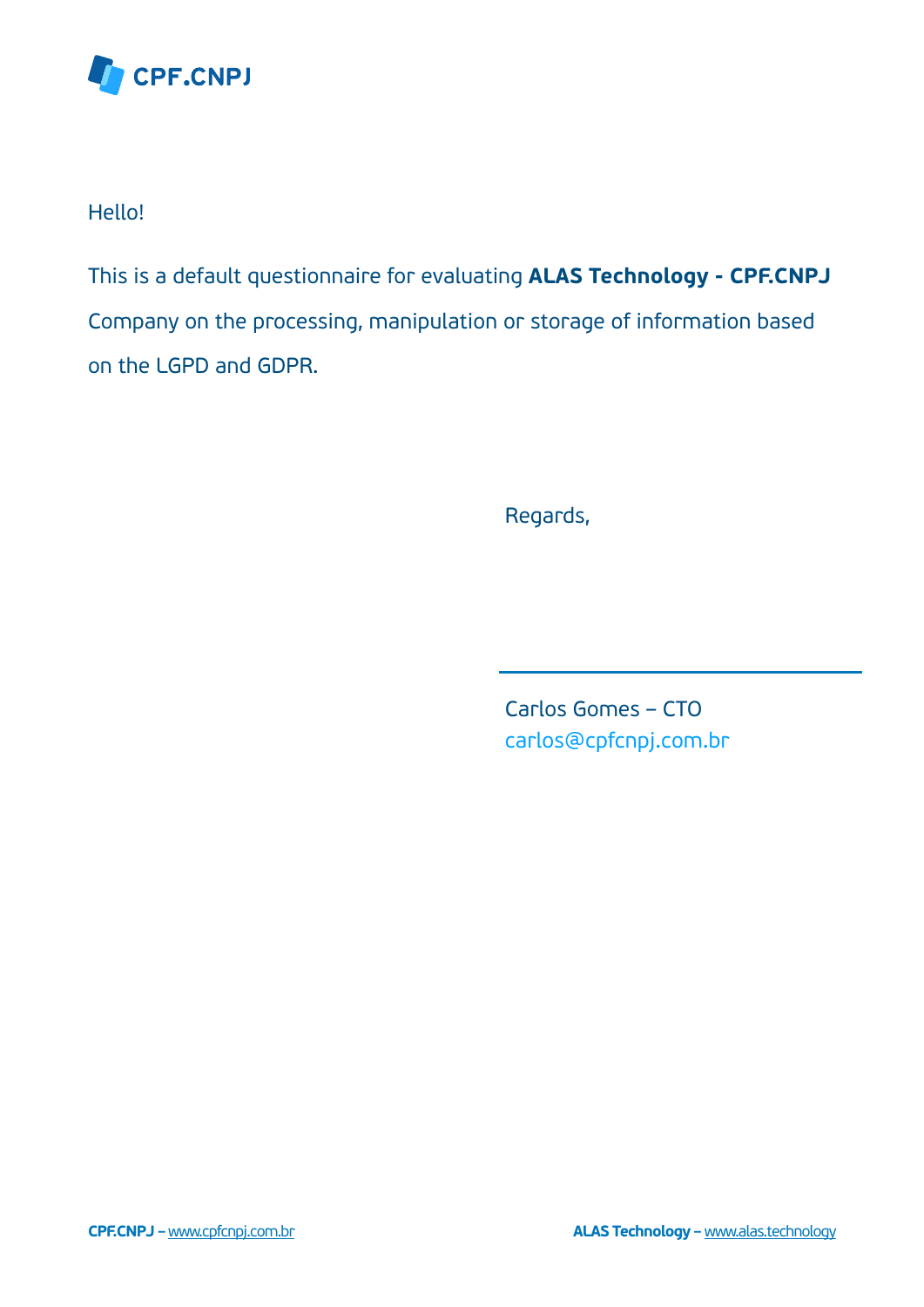

## *Questionnaire*

| No.            | <b>Question</b>                                                                                      | <b>Response</b>                                                                                                                                                                                                                                                                                                              |
|----------------|------------------------------------------------------------------------------------------------------|------------------------------------------------------------------------------------------------------------------------------------------------------------------------------------------------------------------------------------------------------------------------------------------------------------------------------|
| $\mathbf{1}$   | What kind of security<br>certifications do you currently<br>hold?                                    | We have an ISO/IEC 27001<br>certification processing with British<br>Standards Institution.                                                                                                                                                                                                                                  |
| $\overline{2}$ | What information will you be<br>processing, handling or<br>storing on behalf of clients?             | Only the numbers of CPFs/CNPJs<br>checked, as well as data from the<br>registration of the holder representing<br>the clients in Brazil.                                                                                                                                                                                     |
| 3              | What are the purposes of the<br>data processing activities?                                          | Automate systems with complete data<br>and from secure sources, increasing<br>database integrity and improving KYC<br>policies.                                                                                                                                                                                              |
| 4              | What types of personal data<br>would be processed?                                                   | We do not process the information<br>directly. Client is responsible for<br>processing the information returned in<br>the desired packages to be hired.                                                                                                                                                                      |
| 5              | Would you be processing<br>data on European citizens?                                                | No. We only work with data from<br>Brazilian citizens.                                                                                                                                                                                                                                                                       |
| 6              | Will data be transferred<br>electronically to you from<br>client?                                    | Only the CPF number of the Brazilian<br>citizen is received in our API to return<br>data according to the contracted<br>package.                                                                                                                                                                                             |
| $\overline{7}$ | Who within your organisation<br>will have access to client<br>data?                                  | No member of our team has access to<br>our customers' data, as they are<br>encrypted by password, including the<br>report of queries made.                                                                                                                                                                                   |
| 8              | Which other parties would be<br>involved in data processing<br>activities?                           | We work with data providers<br>authorized by the Brazilian government<br>and laws. We cannot list them for free<br>competition and contractual privacy.                                                                                                                                                                      |
| 9              | How will the data be<br>transferred to third parties?                                                | We work with direct connection to<br>suppliers via encrypted VPN. The<br>connection between our clients and<br>API is made under SSL protocol,<br>maintaining security and privacy in all<br>transactions. In addition, we work with<br><b>CDN CloudFlare Business to prevent</b><br>any type of attacks or vulnerabilities. |
| 10             | What kind of security<br>measures are in place to<br>preserve data confidentiality<br>and integrity? | As already mentioned, own VPN, API<br>over SSL, encryption of all sensitive<br>customer data in the database, being<br>possible to decrypt only with the<br>password when logging into the control<br>panel.                                                                                                                 |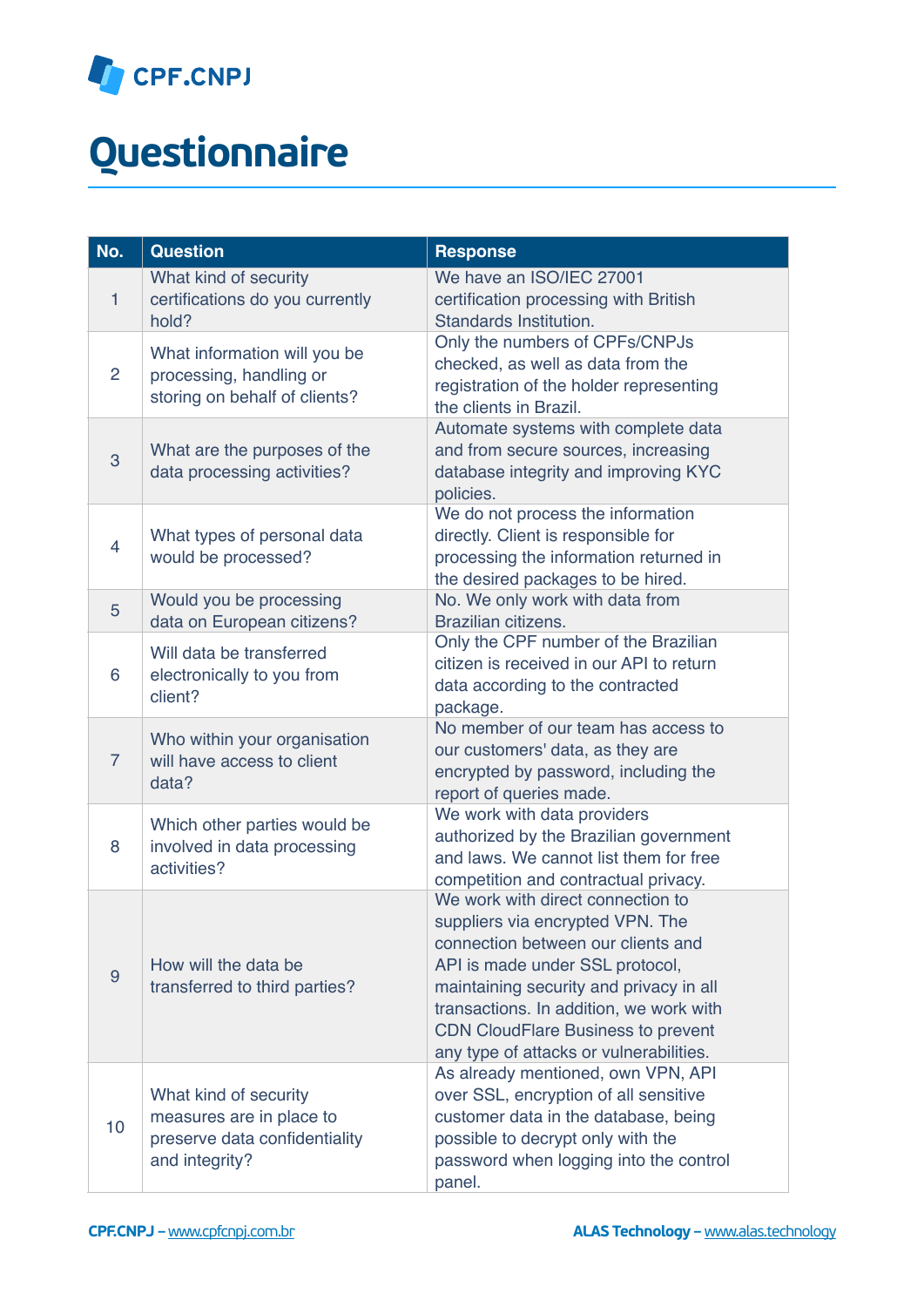

| 11 | What controls are in place to<br>keep clientes systems and<br>data separate from other<br>clients data?    | The main one is to encrypt each<br>customer's data with their own<br>passwords. That is, in the event of a<br>leak, you would need to have the<br>password for each customer to unveil<br>the recorded data.                                                                             |
|----|------------------------------------------------------------------------------------------------------------|------------------------------------------------------------------------------------------------------------------------------------------------------------------------------------------------------------------------------------------------------------------------------------------|
| 12 | Where are the systems that<br>will be holding clients<br>information physically<br>located?                | Currently located at DigitalOcean in<br>New York.                                                                                                                                                                                                                                        |
| 13 | Do you own/manage this<br>physical environment?                                                            | No. All services are cloud-based,<br>without colocation.                                                                                                                                                                                                                                 |
| 14 | Is information stored on any<br>device which can be<br>removed from your physical<br>premises?             | No. There is only the extraction of<br>backups from the datacenter itself,<br>encrypted, rigid and guaranteed by<br>contract and security certificates.                                                                                                                                  |
| 15 | Do you have any data stored<br>offsite (e.g. backups)?                                                     | No. The backup is done internally by<br>the datacenter.                                                                                                                                                                                                                                  |
| 16 | What controls do you have in<br>place to prevent<br>unauthorised access to your<br>employees workstations? | Instances are managed by digital<br>certificate and monitored by versioning<br>so that there is no unauthorized<br>access. Only the company's CEO has<br>direct key access. The maintenance of<br>our code is done only at our<br>headquarters, where it has an<br>authorized IP for it. |
| 17 | How often do you scan your<br>systems for vulnerabilities?                                                 | As these are systems in instances, all<br>of our software and technologies are<br>constantly updated, automatically. Our<br>team of developers is composed of<br>seniors who are trained and<br>experienced, attentive to the market<br>and constantly changing technologies.            |
| 18 | How often do you patch/<br>update your software with<br>security updates?                                  | Whenever there is an update, the<br>instances are processed. In case of<br>emergency updates with risk of<br>instability or unavailability, we open<br>maintenance windows that can be<br>checked on the status.cpfcnpj.com.br<br>website.                                               |
| 19 | Please provide a link to your<br>responsible disclosure<br>policy? E.g. Bug bounty<br>program              | We do not provide bug rewards.<br>However, we provide the subject to<br>report bugs in the contact form.                                                                                                                                                                                 |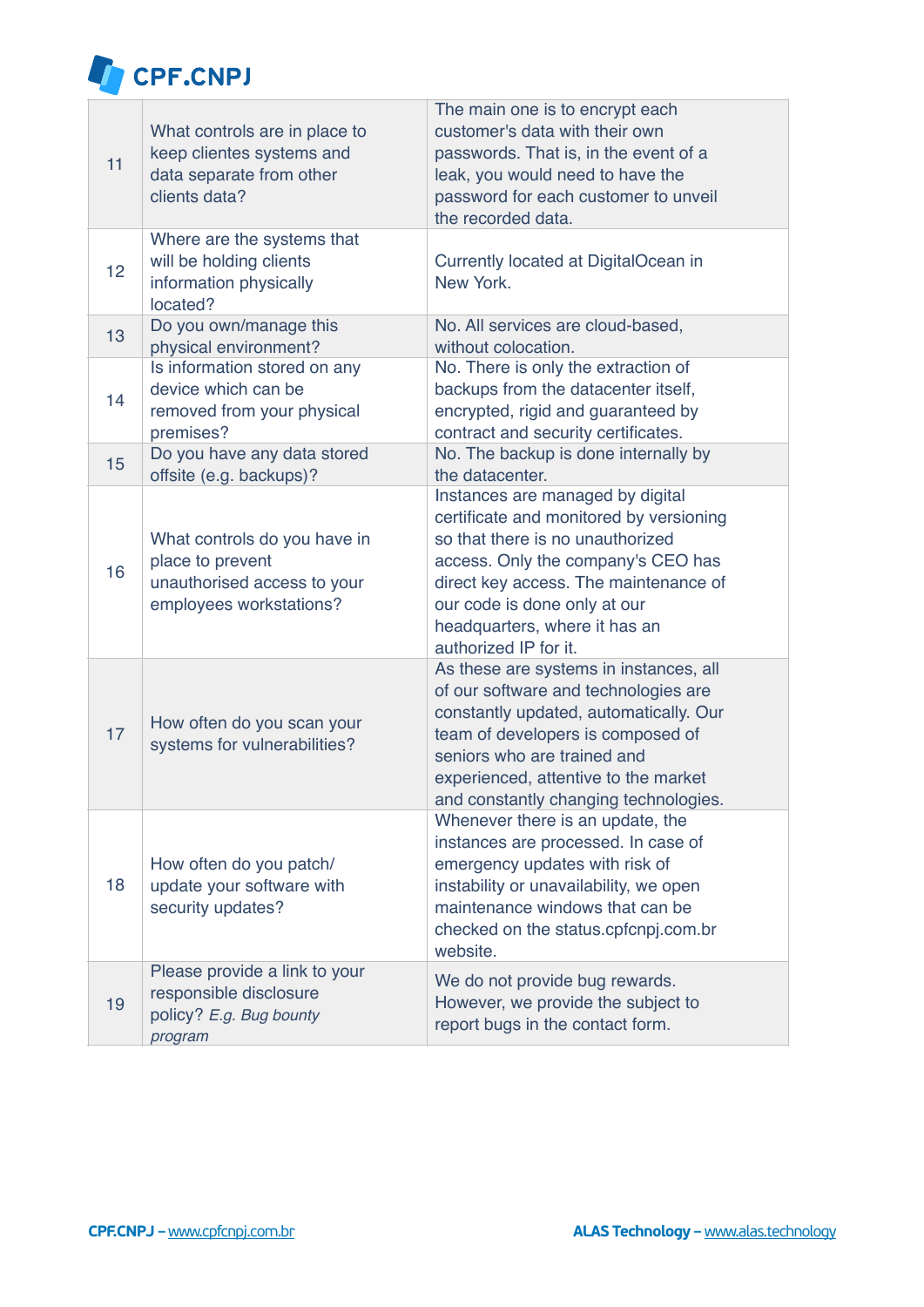

| 20 | Will any parts of the data<br>processing take place<br>outside the European<br>Economic Area? | Only data processing takes place<br>between secure connections between<br>Brazil and the USA. Data providers are<br>concentrated in Brazil. Our servers are<br>concentrated in the USA.<br>We have no direct links or traffic with<br>the European Union.<br>However, it is important to emphasize<br>that we use CloudFlare CDN, in which<br>possible external connections may<br>exist, since it fits the best route.                                                                                                                                                                                                                 |
|----|-----------------------------------------------------------------------------------------------|-----------------------------------------------------------------------------------------------------------------------------------------------------------------------------------------------------------------------------------------------------------------------------------------------------------------------------------------------------------------------------------------------------------------------------------------------------------------------------------------------------------------------------------------------------------------------------------------------------------------------------------------|
| 21 | What kind of data protection<br>legislation do you follow?                                    | We have followed the strict LGPD<br>since the beginning of 2020.<br>We have been evaluated by accredited<br>professionals and are in effect,<br>described on our website: https://<br>www.cpfcnpj.com.br/lgpd.html                                                                                                                                                                                                                                                                                                                                                                                                                      |
| 22 | How would you help clients<br>respond to data subject<br>rights requests?                     | In case of violation of the rights of our<br>customers and also of the owners<br>consulted on our platform, we will<br>provide all necessary reports to the<br>competent entities in a timely manner<br>so that the entire investigation process<br>of the requested occurs in the best<br>way. We ensure all practices and<br>policies of use in our contracts, where<br>we constantly emphasize LGPD.                                                                                                                                                                                                                                 |
| 23 | What have you done<br>internally to improve your<br>data protection practises?                | 1. We encrypt all customer data with<br>the possibility of release only with your<br>own password;<br>2. We restrict access to servers only to<br>update our systems, where the request<br>is made to the chief programmer and<br>approved by our superiors after a<br>complete review of code;<br>3. We insert notifications of registration<br>of cookies on our main website so that<br>the user has knowledge.<br>4. We updated our contracts with the<br>requirements and adjustments based<br>on LGPD.<br>5. We insert the institutional page<br>where it displays information about the<br>law and steps adopted in the company. |